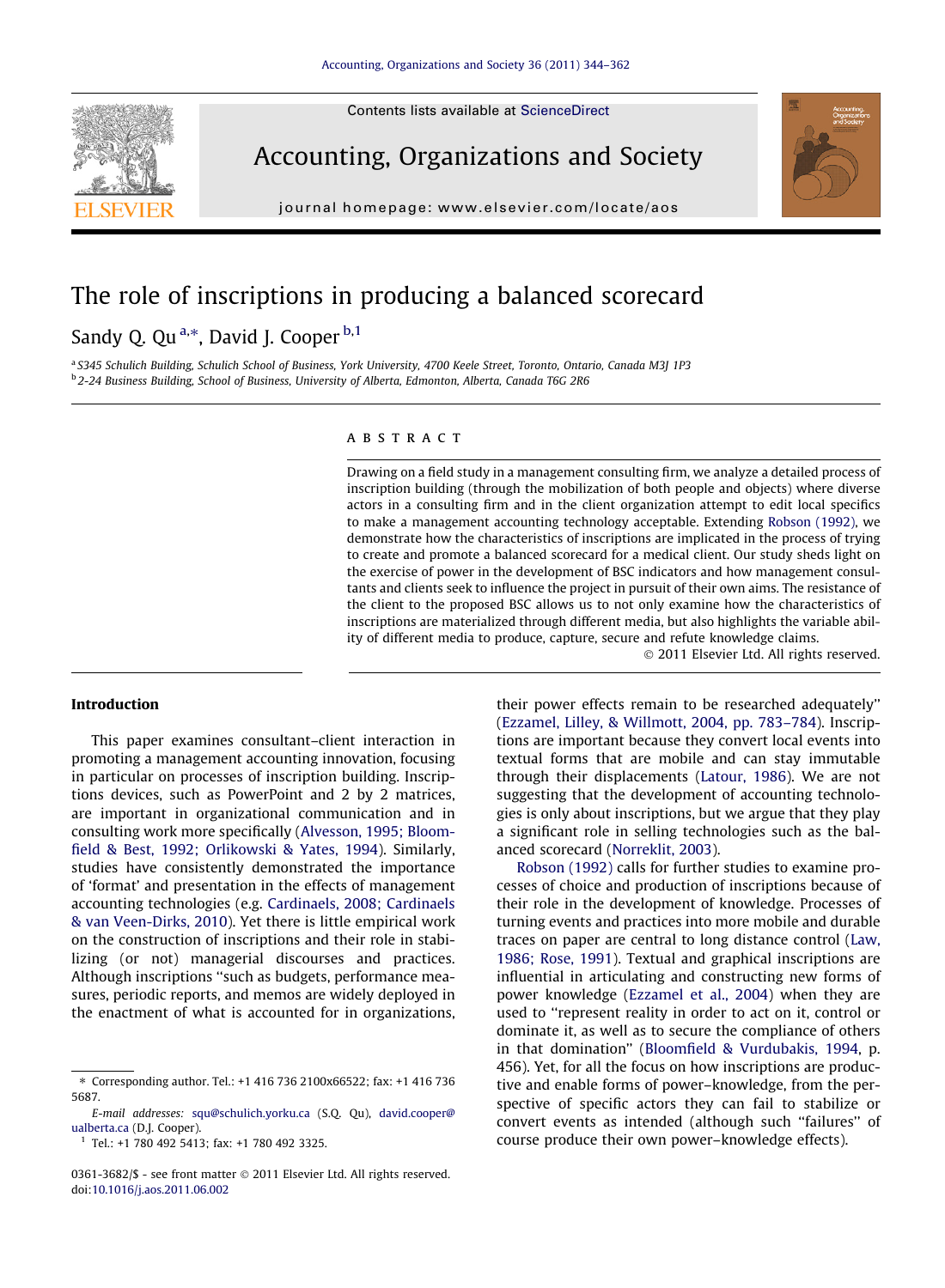We provide a detailed empirical study of how inscriptions are mobilized through consultants' work in a particular project designed to produce a balanced scorecard (BSC). In our case, the intended BSC was not accepted. Popularized in [Kaplan and Norton's writing \(e.g., 1992, 1996,](#page--1-0) [2001\),](#page--1-0) the BSC presents a practical challenge for consultants and managers to populate a generic framework with elements (such as measures and goals) relevant and specific to a client's local situation. We document a detailed process of inscription building where diverse actors sought to define and edit the details of the BSC. Drawing on [Robson's \(1992\)](#page--1-0) discussion on the enabling effects of inscriptions (via mobility, stability and combinability) in making accounting ideas powerful in affecting action (see also [Preston, 2006](#page--1-0)), we also show the fragility of inscriptions and their uncertain effects in convincing clients.

Inscriptions can take many forms [\(Robson, 1992\)](#page--1-0) with variable ability to produce, capture, secure and refute claims about other places and times [\(Preston, 2006\)](#page--1-0). We focus on how the characteristics of inscriptions, materialized through different media with differing qualities, are deployed in fulfilling their missions, whether to justify consulting outputs, or to repair relations when things go wrong. The emphasis is on the ways these inscriptions are gathered, transmitted and assimilated. Because not all inscriptions are equally convincing, we focus on those that serve as mobilization devices and help us understand ''how the mustering of new resources is achieved'' ([Latour, 1986](#page--1-0), pp. 5–6). Our study sheds light on the exercise of power in the development of BSC indicators and how consultants and clients seek to influence the project in pursuit of their own aims. For example, actors in the client organization felt that introducing a BSC would yield resources such as additional funding and enhanced status and recognition, as well as improved ways of thinking about health care management. We show how actors in a network make claims on the BSC and how they mobilize and condition others, largely through inscriptions.

In doing so, we integrate and extend the literature that examines the role of inscriptions in the making of general accounting technologies [\(Ezzamel et al., 2004; Preston,](#page--1-0) [2006; Robson, 1992](#page--1-0)). Specifically, our analysis makes three contributions. First, it helps us understand the mobilization of inscriptions in building in the specifics during consulting projects concerned with the implementation of management accounting technologies. While [Robson](#page--1-0) [\(1992\)](#page--1-0) focuses on numerical inscriptions in explaining the dominance of quantification in accounting, we extend the analysis to consider non quantified inscriptions, a characteristic of both the BSC and consultant–client interaction. Second, it contributes to the literature on the co-production of expert systems ([Christensen and](#page--1-0) [Skaerbaek, 2010](#page--1-0)). Few studies explicitly incorporate the co-production process in the construction and negotiation of inscriptions. Our study addresses this limitation by focusing on the dynamics and micro-politics involved in the co-production process of inscription building during consultant–client interaction where expert systems (typically contributed by consultants) are populated with the local specifics (the client input). In examining the integration of both elements in producing a client tailored system, we offer an understanding of the role of various actors as 'inscriptors' during the process of inscription building. These actors act upon the inscriptions in a dynamic process in which they participate in accepting, refuting, revising the old and producing new inscriptions. Finally, the paper sheds light on the uncertain outcomes of inscription building in project delivery, in this case where the recommended BSC was not deemed practical and relevant to the client group. Although inscriptions have the potential to engage users and make ideas and actions happen [\(Quattrone, 2009](#page--1-0)), their effects remain uncertain because they are subject to constant challenge, negotiation and reinterpretation. In examining the process of producing a specific, tailored BSC for a client, we stress the way different types of inscriptions, notably client surveys, a ''knowledge café'', flipcharts, graphics, and various reports, are put into circulation, their modes of production and distribution, and their persuasiveness. Most studies of implementation examine how a readymade object enters into an organization, or how an accounting technology is translated into the specifics of an organization (e.g. [Briers &](#page--1-0) [Chua, 2001](#page--1-0); [Malina & Selto, 2004](#page--1-0)). Our study involves a different form of implementation or translation in that we focus on the attempt by management consultants to produce a specific, tailored BSC for a client. We stress a continuous inscription building process in which older, temporary and fragile inscriptions are replaced by newer, more permanent, elaborate, but nevertheless still fragile, forms.

The paper is organized as follows. The next section discusses the significance of inscriptions in translating abstract management technologies into action. Research method and the field study outlines the research method, and The BSC project introduces the BSC project and participants. The role of inscriptions in producing a BSC offers an analysis of the inscription building process for a medical BSC. The paper concludes by highlighting the role of inscription building in a dynamic process of constructing an accounting technology through consulting projects and by reflecting on our understanding of power and management consulting.

#### Theoretical background

Inscription refers to a material textual translation of any setting, such as written texts, tables and charts, numbers, lists and so on, that is to be acted upon [\(Latour, 1987](#page--1-0)). The process of inscription building involves ''various techniques of making an object or a concept to be known – writing, recording, drawing, tabulating,'' and ''knowledge in this formulation is an outcome of the practical procedures of inscriptions, and of the technologies for inscribing the world'' [\(Robson, 1992, p. 689](#page--1-0)). If inscriptions are mobile, immutable, easily reproducible, re-combinable, and are commonly perceived to build on many facts ([Latour,](#page--1-0) [1986\)](#page--1-0), then they enable, translate and regulate behaviour [\(Miller & Rose, 1990](#page--1-0)). This is because ''to exercise power over events and processes distant from oneself it is necessary to turn them into traces that can be mobilized and accumulated'' ([Rose, 1991, p. 676](#page--1-0)).